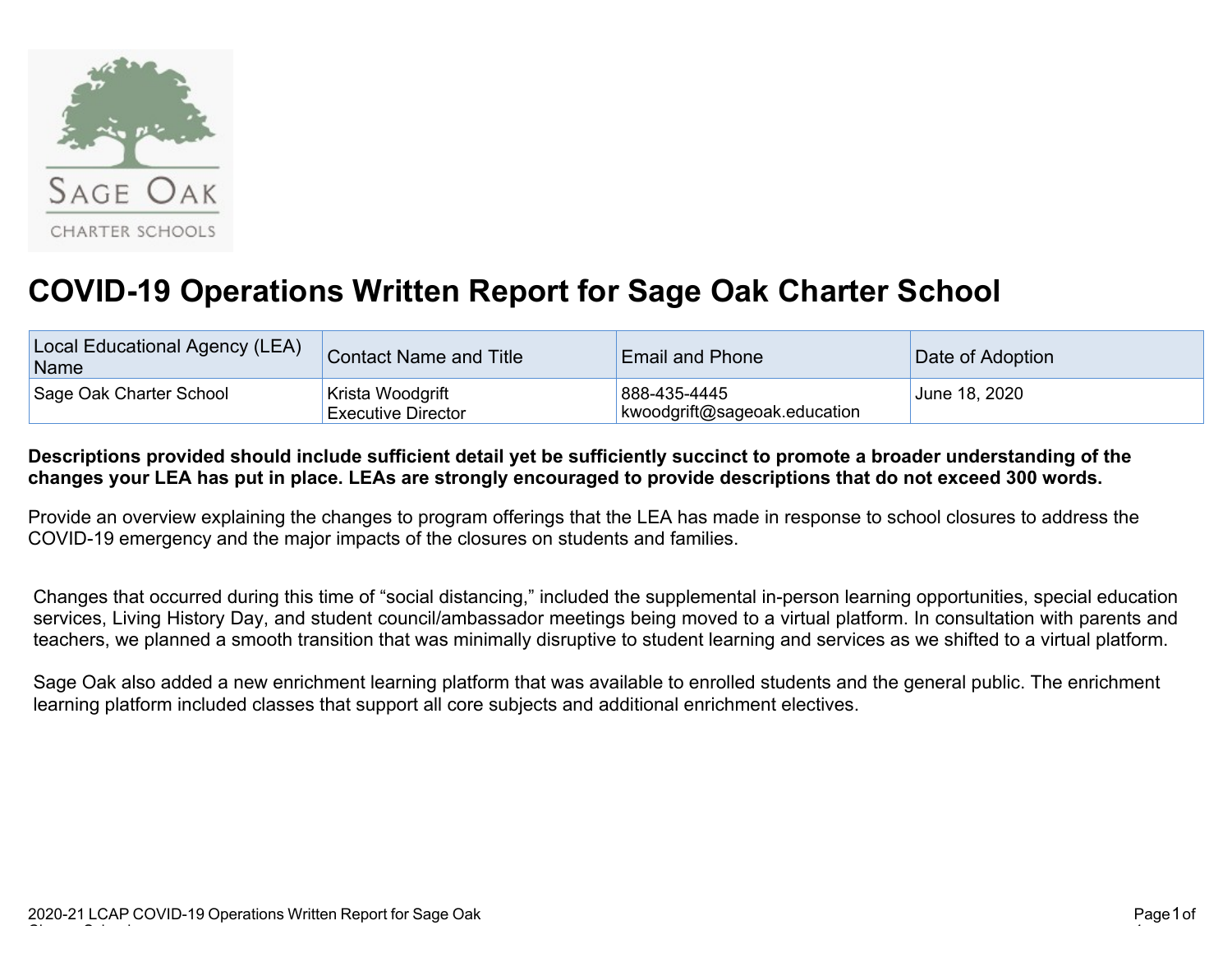In line with safety guidelines, supplemental learning opportunity classes were held in a variety of formats such as live Zoom classes and prerecorded classes. Students and parents had an opportunity to give suggestions on types of supplemental classes they felt would be interesting and engaging. The Sage Oak staff assisted with creating more than 93 unique virtual enrichment classes. Communication of the classes were posted on the school website, social media accounts, and emailed out to families and the community to enroll. The response was significant with over 2,520 students enrolling.

Based on the survey results of 735 respondents, 90% felt that the additional learning resources offered by Sage Oak during this time had a positive impact on their student's educational plan.

Provide a description of how the LEA is meeting the needs of its English learners, foster youth and low-income students.

Our foster youth and low-income students had curriculum and learning materials in place for independent study prior to the school closure. To maintain their teacher-student relationship, teachers provide students support in the continuation of their educational plan and communicate the virtual learning resources available to them.

Sage Oak special education students continue to be provided the services and attention needed to be successful academically and emotionally through virtual means. We continue to hold and complete all IEP meetings, including our transition IEPs for students moving from 8th to 9th grade. Our special education team meets via Zoom to ensure students are receiving the services in their IEPs which includes access to specialized academic instruction, speech and language services, occupational therapy services, counseling services, and some additional specialized services. Students have been able to continue to work with their specialists which has helped to maintain consistency of care with all special education services and therapy and a low level of disruption and a high level of continuity.

Additionally, the school purchased, with board approval, three licenses through Presence Learning to allow our school psychologists to complete online formal assessments with our students.

Based on our enrollment and needs of our at-promise students, we are continuing our dedication to providing high-quality instruction, an emphasis on monitoring and evaluating progress of our student groups, timely application of Multi-Tiered System of Supports (MTSS); and, an increase in our support for professional development.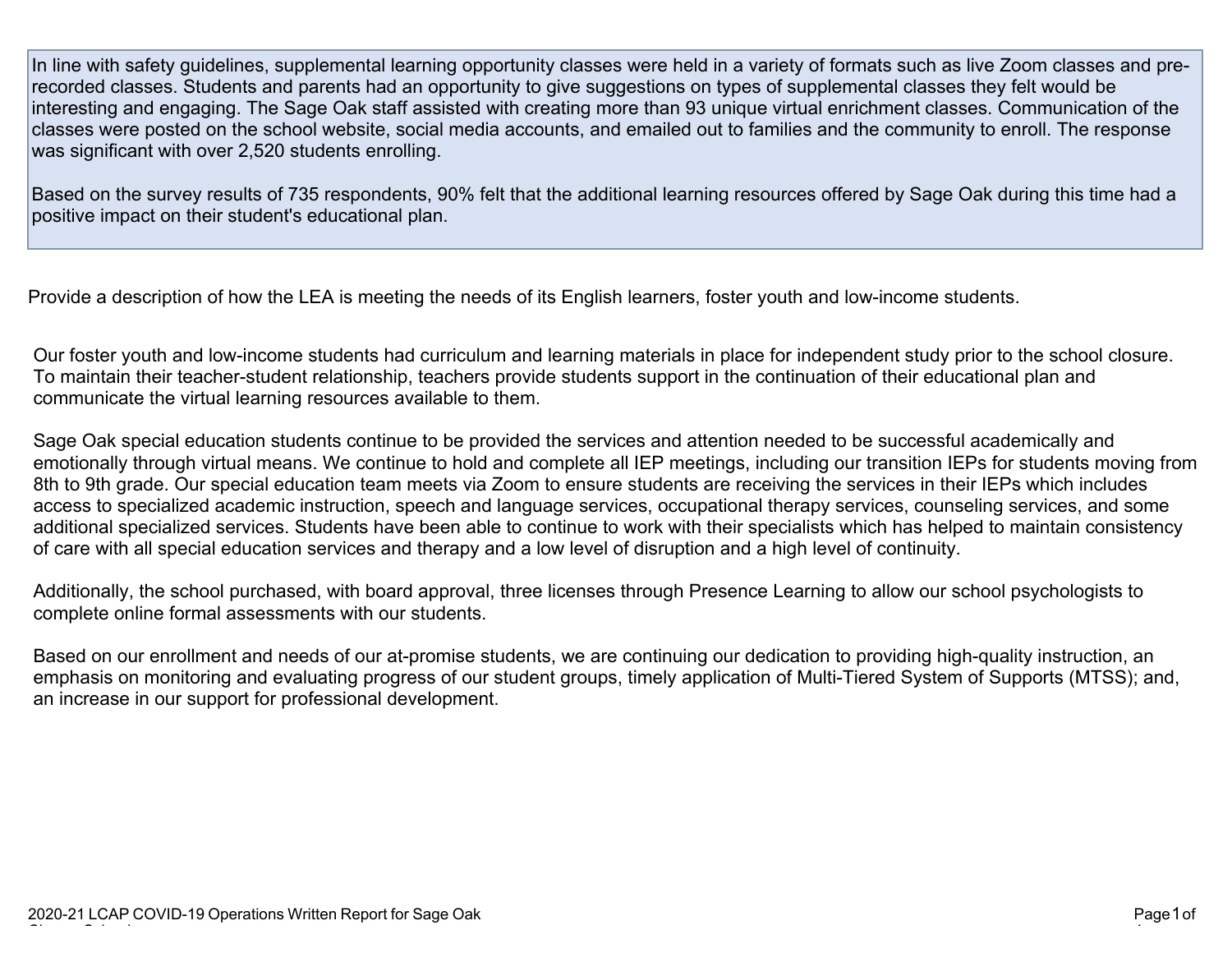Provide a description of the steps that have been taken by the LEA to continue delivering high-quality distance learning opportunities.

Our teachers are highly-qualified and receive on-going training to support the distance learning instruction of our students. Teachers support students in their required courses and provide support through weekly feedback, and one-on-one support.

Sage Oak provides the technology and hotspots to all students, including our homeless students, for connectivity, as needed. Students have access to the digital devices and the internet service they need to complete required schoolwork. Technical support is available virtually, and computer replacement, if needed, is arranged at an agreed upon location with COVID-19 safety precautions in place.

To maintain regular communication with students and families, email, texts, and/or Zoom are used for regular check-ins for support with lessons, coursework, and, more importantly; they are used as an opportunity to connect emotionally with students and families, to do wellness checks and to communicate connections to community resources as needed. Leadership does wellness check-ins with teachers and staff through email surveys and during regular meetings, as well. During this time of "Safer-at-Home" guidelines, attention to the social emotional well being of our student groups and staff is heightened.